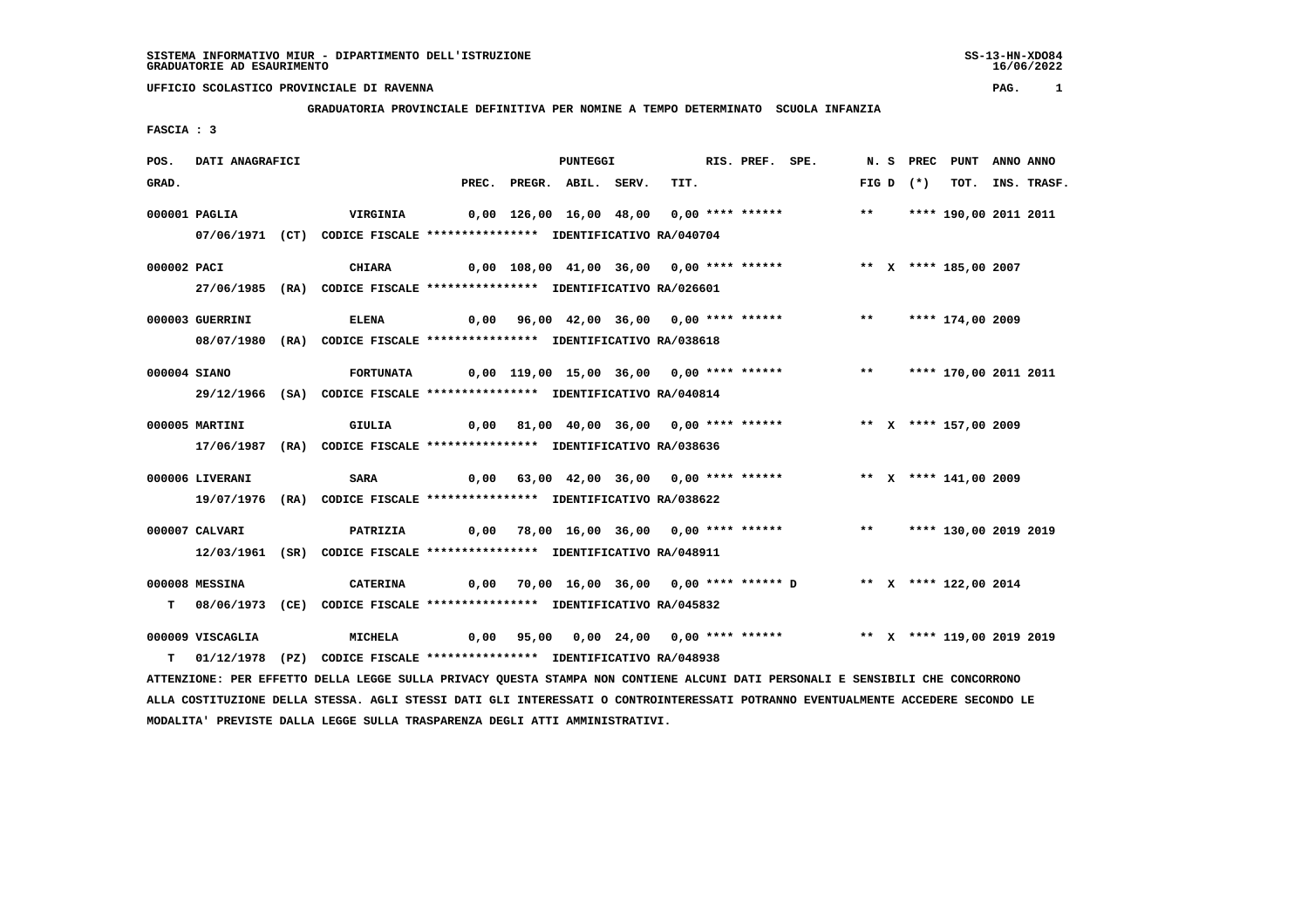**UFFICIO SCOLASTICO PROVINCIALE DI RAVENNA PAG. 2**

 **GRADUATORIA PROVINCIALE DEFINITIVA PER NOMINE A TEMPO DETERMINATO SCUOLA INFANZIA**

 **FASCIA : 3**

| POS.                                                                           | DATI ANAGRAFICI |      |                                                                         | <b>PUNTEGGI</b>   |  |                          |  |                                                                       | RIS. PREF. SPE. | N.S PREC |       | PUNT   | ANNO ANNO             |  |             |
|--------------------------------------------------------------------------------|-----------------|------|-------------------------------------------------------------------------|-------------------|--|--------------------------|--|-----------------------------------------------------------------------|-----------------|----------|-------|--------|-----------------------|--|-------------|
| GRAD.                                                                          |                 |      |                                                                         |                   |  | PREC. PREGR. ABIL. SERV. |  | TIT.                                                                  |                 |          | FIG D | $(* )$ | TOT.                  |  | INS. TRASF. |
| 000010 ISOLA                                                                   |                 |      | <b>MARISA</b>                                                           | 0,00              |  |                          |  | 50,00 16,00 36,00 3,00 **** ****** *** **                             |                 |          |       |        | **** 105,00 2022 2022 |  |             |
|                                                                                | 21/05/1973 (RC) |      | CODICE FISCALE **************** IDENTIFICATIVO RA/165063                |                   |  |                          |  |                                                                       |                 |          |       |        |                       |  |             |
|                                                                                | 000011 CASADIO  |      | LAURA 0,00                                                              |                   |  |                          |  | 0,00 40,00 36,00 0,00 **** ****** *** ** **                           |                 |          |       |        | **** 76,00 2022       |  |             |
| 29/06/1987<br>CODICE FISCALE **************** IDENTIFICATIVO RA/026452<br>(RA) |                 |      |                                                                         |                   |  |                          |  |                                                                       |                 |          |       |        |                       |  |             |
|                                                                                | $000012$ LIOTTA |      |                                                                         | MARIA 0,00        |  |                          |  | 0,00 18,00 24,00 0,00 **** ******           ** x **** 42,00 2019 2019 |                 |          |       |        |                       |  |             |
|                                                                                | 06/03/1967      | (AG) | CODICE FISCALE **************** IDENTIFICATIVO RA/048945                |                   |  |                          |  |                                                                       |                 |          |       |        |                       |  |             |
| 000013 BRUNO                                                                   |                 |      | <b>MONICA</b>                                                           |                   |  |                          |  | 0,00 12,00 12,00 0,00 0,00 **** ****** *** **                         |                 |          |       |        | **** 24,00 2022 2022  |  |             |
| т                                                                              |                 |      | 09/04/1979 (PZ) CODICE FISCALE *************** IDENTIFICATIVO RA/165060 |                   |  |                          |  |                                                                       |                 |          |       |        |                       |  |             |
|                                                                                | 000014 MESSINA  |      | <b>MARIA</b>                                                            | $\overline{0,00}$ |  |                          |  | 3,00 15,00 5,00 0,00 **** ****** *** **                               |                 |          |       |        | **** 23,00 2022 2011  |  |             |
|                                                                                | 23/12/1968      | (RC) | CODICE FISCALE **************** IDENTIFICATIVO RA/040668                |                   |  |                          |  |                                                                       |                 |          |       |        |                       |  |             |
|                                                                                | 000015 BIONDO   |      | <b>DONATELLA</b>                                                        | 0,00              |  |                          |  | 0,00 14,00 0,00 0,00 **** ******                                      |                 |          | $* *$ |        | **** 14,00 2022 2022  |  |             |
|                                                                                | T 28/06/1971    | (EN) | CODICE FISCALE **************** IDENTIFICATIVO RA/165059                |                   |  |                          |  |                                                                       |                 |          |       |        |                       |  |             |

 **ATTENZIONE: PER EFFETTO DELLA LEGGE SULLA PRIVACY QUESTA STAMPA NON CONTIENE ALCUNI DATI PERSONALI E SENSIBILI CHE CONCORRONO ALLA COSTITUZIONE DELLA STESSA. AGLI STESSI DATI GLI INTERESSATI O CONTROINTERESSATI POTRANNO EVENTUALMENTE ACCEDERE SECONDO LE MODALITA' PREVISTE DALLA LEGGE SULLA TRASPARENZA DEGLI ATTI AMMINISTRATIVI.**